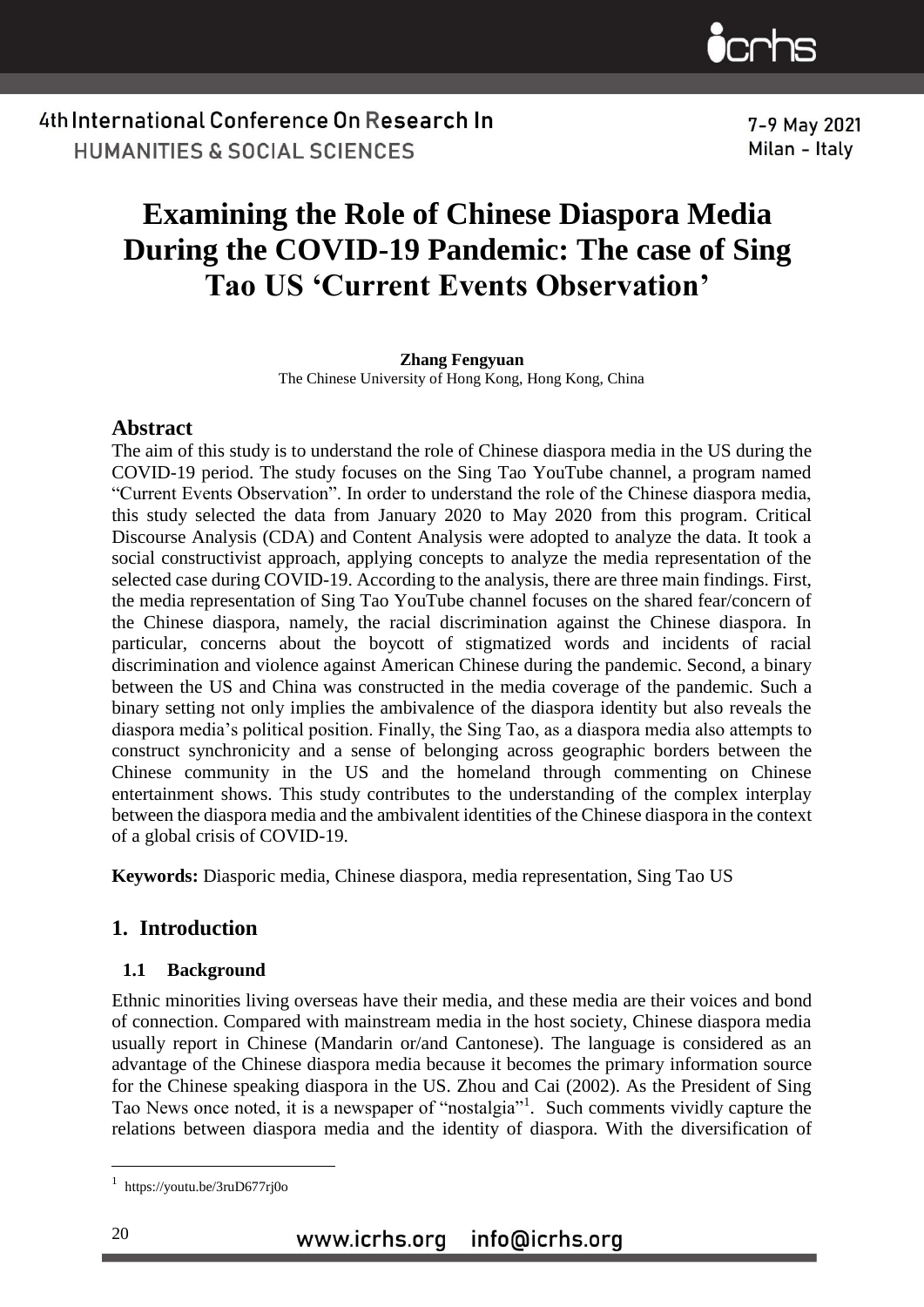

7-9 May 2021 Milan - Italy

media forms, information interaction is no longer limited to paper media. Chinese diaspora media actively explore new channels of communication in the era of mobile Internet, comprehensively deploy websites, social media, and mobile clients, and further transform into integrated media so a large number of people can participate in discussions. Mansell (2010) argues that technologies can overwhelmingly change cultural and political life with consequences for identity and citizenship. With the development of communication technology, ethnic minorities have the right to speak out.

The United States is a place with many Chinese immigrants. According to the latest Asian-Pacific descent data released by the Federal Census Bureau in May 2018, the Asian-Pacific descent population in the United States has reached 21.4 million, of which the Chinese population exceeds 5.08 million, mainly in large cities in New York or California. The Chinese community has become a force that cannot be ignored in American society. The Chinese diaspora media has a certain degree of influence on the region. Only if we examine the media content produced by Chinese diasporic media, Sing Tao as an example, can we begin to understand the broad significance of media and communication to the cultural and political representation and sense of belonging of minorities (Georgiou, 2013). Especially during the COVID-19 period, many Chinese diaspora media are reporting and commenting on related events. For instance, the COVID-19 situation in China and the world, and the political struggles that occurred during this pandemic period. Then, what is the role of Chinese diaspora media during this period? For instance, how the identity of the Chinese diaspora is constructed on a specific Chinese diasporic media in the US and how it is related to the global political context?

This article will take the column involving COVID-19 in Sing Tao's YouTube platform which is one of the most influential Chinese media (Sing Tao News) in the United States as a case to explore the role of the Chinese diasporic media in the US during the period of COVID-19. According to Sing Tao News Corporation Limited official website<sup>2</sup>, Sing Tao News Corporation Limited is a media corporation with a vision to become a leading content and service provider serving global Chinese communities. The "Sing Tao" brand dates back to 1938 when the daily newspaper of the same title was launched in Hong Kong. Within the Media operations, the flagship publication is the renowned Chinese international newspaper Sing Tao Daily, which is one of the world's most widely read Chinese newspapers. Over the years, "Sing Tao" has become recognized as a global name in the print media market. In addition, Sing Tao Daily is the first Chinese newspaper in Hong Kong to develop overseas. Leveraging on the strength of the brand, the Group's business has extended to a comprehensive portfolio ranging from free newspapers to magazines and digital media. Based in Hong Kong and with a business network covering major cities of the PRC, the US, Canada and Europe. There are branches of Sing Tao in major cities such as New York, San Francisco, and Los Angeles in the US. Among them, "Sing Tao Daily" (Western US edition) was founded in 1975 and is headquartered in San Francisco. It is the best-selling Chinese newspaper in the western part of the United States, and its circulation exceeds the sum of all other paid Chinese newspapers in the area. Besides, Sing Tao Tv YouTube channel was established in 2013. It provides diversified programs such as news, current reviews, travel, food and life information.

1

 $2$  Sing Tao News Corporation Limited official website: https://www.singtaonewscorp.com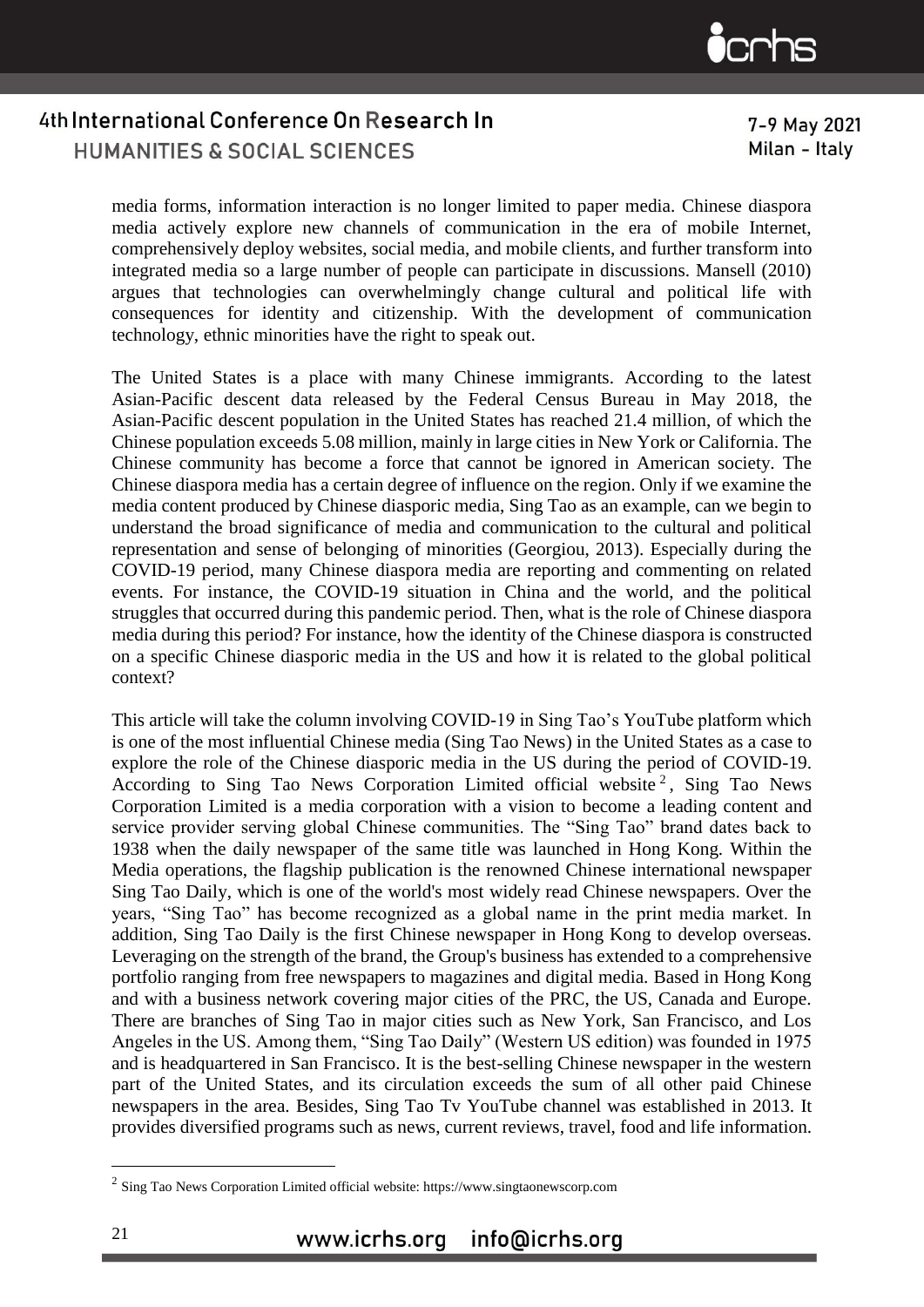

7-9 May 2021 Milan - Italy

The name of "Coronavirus Disease 2019 (COVID-19)" refers to a novel coronavirus which is caused by the novel severe acute respiratory syndrome coronavirus 2 (SARS-CoV-2) that happened in 2019. A novel coronavirus, initially reported in Wuhan, China has resulted in an ongoing outbreak starting from late December 2019. The World Health Organization (WHO) has announced that the situation has become a pandemic on 31 January of 2020. As of July 1, 2020, COVID-19 has affected more than 200 countries, resulting in more than 10 million identified cases with 508 000 confirmed deaths. On January 20, 2020, the first case of COVID-19 infection in the United States was discovered in Washington State. By March 17, the virus or COVID-19 had spread from several states in Washington, New York, and California to all 50 states. At present, the total number of global cases in the United States has exceeded 7 million, which is the country with the largest number of reported cases, accounting for about one-fifth of all reported infections.

In particular, this work proposes to answer the following research questions:

#### **1.2 Research Question**

What is the role of Chinese diaspora media in the US, as Sing Tao an example, during COVID-19 pandemic?

**1.1.1 How Chinese diaspora media in the US represented facts and shared their comments during the COVID-19 period?**

**1.1.2 During the COVID-19 period, how does the Chinese media framing content and what political orientation it attempts to bring?**

**1.1.3 What kind of discourse does Chinese diaspora media construct and how to connect it with the identity of the diaspora community?**

#### **2. Literature review**

In order to understand the role of Chinese diaspora media, we need to build an understanding of the key concepts adopted in this study. In this section, I will firstly discuss the concept about identity, diaspora, diaspora media, media representation, and discourse in order to explore the role of Chinese diaspora media during the COVID-19 period. The aim is to construct the conceptual framework for analysis. These concepts are not separated but are interconnected to some extent.

#### **1.3 Identity**

Firstly, we need to talk about the term "identity". The definition of identity given by Haralambos and Holborn is that "the sense that someone has of who they are and of what is most important about them" (2013, p.729). It plays a crucial role in making comparisons between people and establishing similarities and differences between them. Therefore, how to distinguish "the self" and "the others" is the key point to this concept here.

Identity is a complex and highly contested concept. It can be classified into three categories of western writings, biological view, structuralist, and post-structuralist approach since the 19th century. From the social constructivism like Calhoun pointed "a construction no matter how

### www.icrhs.org info@icrhs.org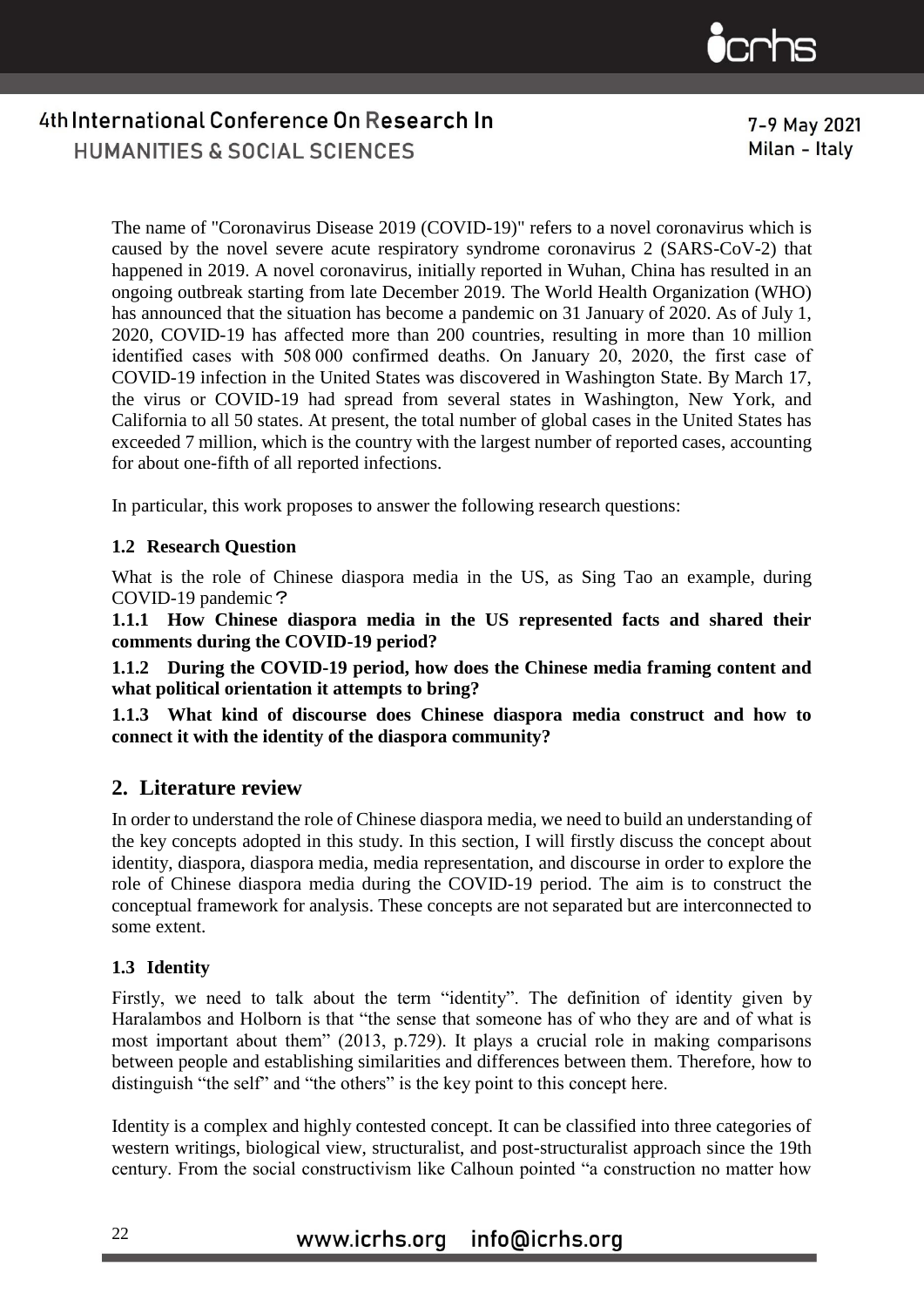

7-9 May 2021 Milan - Italy

**HUMANITIES & SOCIAL SCIENCES** 

much it feels like a discovery" (Calhoun,1994, pp.9-10). From a poststructuralist view, As Hall pointing out identity does not "signal that stable core the self" (Hall,1996, p.17). Extensively draws on Foucault, it argues that subjects or identity are produced in dominant discourses thus identities are the "ideological constitutions of the self" (Howard, 2000, p.368). Therefore, we need to pay more attention to the reflexive approach. A reflexive approach of identity stresses the sense of belonging and continuity especially in media study (Georgiou, 2006). Identity and diaspora are interconnected. Diasporic identity is defined by recognizing the

necessary differences and diversity. They constantly change themselves along the route of migration, but at the same time love to recreate the endless desire to return to the "lost origin" (Hall, 1994). I will discuss the concept of diaspora and situated in media context in the next subsection.

#### **1.4 Diaspora and diasporic media**

In recent years, many scholars have turned their attention to the study of the Chinese diaspora. The term diaspora can be defined in several ways. Clifford points out that diaspora is a traveling term (Clifford,1994). Despite its common reference to the history of the exile of the Jews, nowadays the "diaspora" has been used in many fields on identity, ethnic relations, migration. Moreover, transnational connections are challenged by new media platforms. Such as Cohen states that the diaspora can be held tighter or recreated through the mind, through cultural artifacts and through a shared imagination under nowadays network-world (1997, 26).

Some authors argue that ethnic or diasporic groups are said to adopt strategies to challenge the dominant discourse and make their voices heard (Cottle, 2000; Alia and Bull, 2005; Karim, 1998; Chan 2005; Van Dijk, 2000). However, diasporic media is not only a "weapon" to struggle with negative portrayal but also to construct the identity (Gloria Macri, 2011). Building on Habermas' public sphere, Dayan (1998) views that diasporic media and communication are of key importance in which diasporic identities are constructed and re-constructed.

Yang believes that in the Internet-based Chinese cultural space, the Chinese language is the main mode of communication in most of these spaces. China-based streaming media is the source of the true Chinese identity of immigrant netizens. When unity is implied through a common language, culture and political views, the awareness of authentic Chinese is maintained and strengthened among immigrant netizens (Yin, H., 2015.) the diasporic media has a dual nature, which can promote the integration of immigrants into host society while maintaining ethnic culture and identity (Zhang K and Hao X, 1999).

#### **1.5 Media representation and discourse**

Media representations are how the media portrays particular groups, communities, experiences, ideas, or topics from a particular ideological or value perspective. In a highly mediated world, media plays a crucial role in human life and "influence not what people think, but what they about" (Kaye, 2001). What is more, with the development of communications technologies (ICTs), ranging from more traditional telephony to satellite TV, and most recently, the Internet (Bernal, 2005; Hiller and Franz, 2004; Parham, 2004; Sinclair and Cunningham, 2000; Sun, 2002; Vertovec, 2004), the continuous expansion of media makes the media representations a crucial part in our daily life. We cannot escape the media. They are involved in every aspect of

## www.icrhs.org info@icrhs.org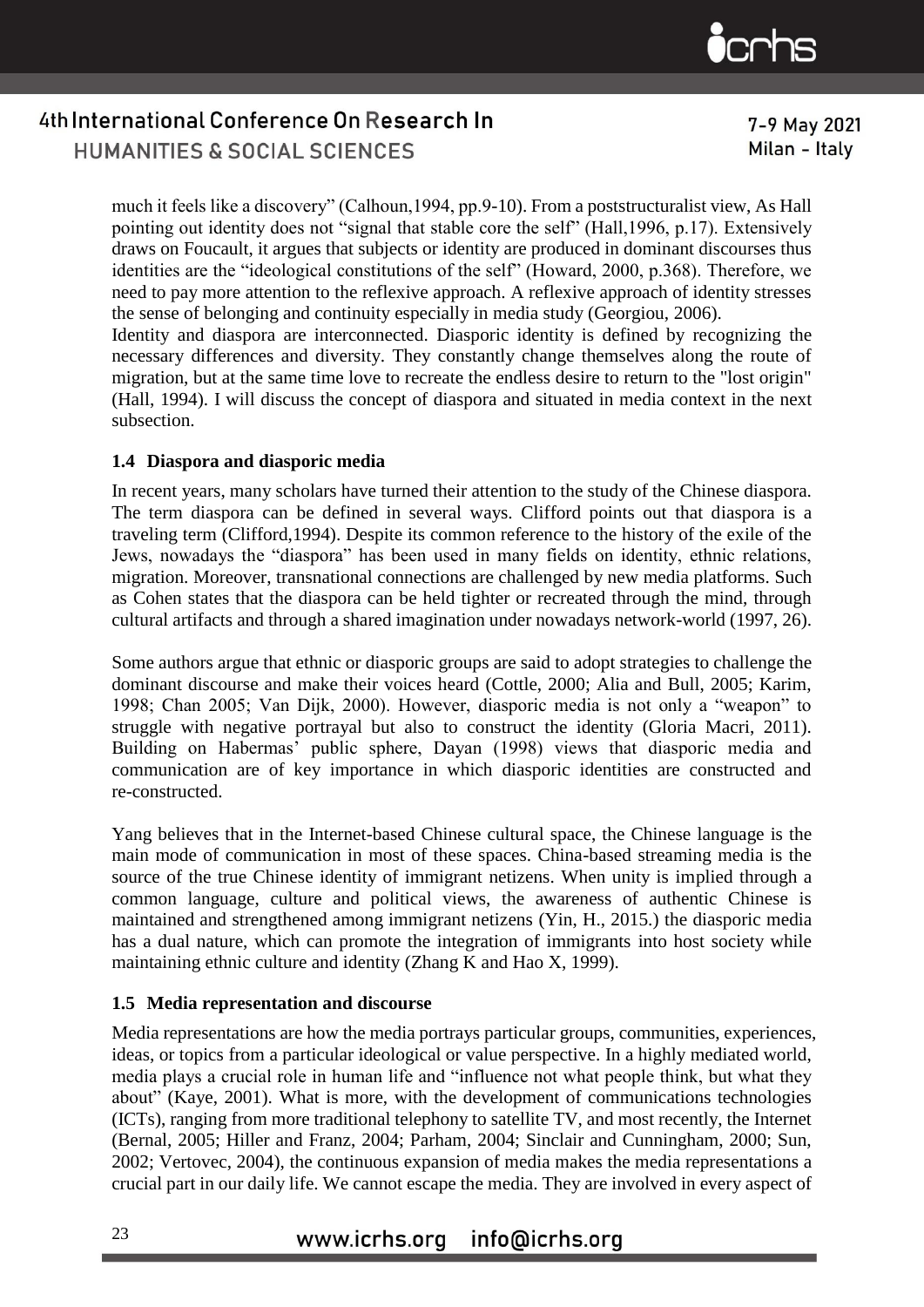

**HUMANITIES & SOCIAL SCIENCES** 

7-9 May 2021 Milan - Italy

our everyday lives (Silverstone,1999). Besides, the meaning is produced within representation through language, image and symbols and it "is what gives us a sense of own identity, of who we are and with whom we 'belong'" (Hall, 1997, p3).

However, it is not an innocent process. Representation could be regarded as the process of constructing meaning through the exercise of symbolic power (Hall, 1997, pp.183-226). That means media representation is a kind of symbolic power. And the media power is exercised symbolically (Castells, 2009, P.416). Yet, the dominant media representation, as well as identity, constituted within could be challenged by an alternative representation system. "The new processes of domination to which people react are embedded in information flows, the building of autonomy has to rely on reverse information flows" (Castells, 2004, p.69). Besides, the process of exercising symbolic power is not equal. Mainstream media representation often trends to reinforce and reproduce the existed power-relations with society. Social reality is represented from a preferred view, from selected discourses, from power struggles behind. In this research, the Chinese diaspora media has the symbolic power to construct the ideas and thinking of the Chinese diaspora on a certain topic during the COVID-19 period.

#### **1.6 Contextualizing identity, Chinese diaspora and media in the US**

The Chinese-language press in the US traces its origin to two publications: Golden Hill News started in San Francisco in 1854 and the Oriental in 1856 (Miller, 1987: 27–8). After the 20th century, Chinese media has flourished in the United States (Shi, Y., 2009). The Chinese Language Media in the US connects immigrants to their host society. The rise of Chinese language media symbolizes the diverse lives of Chinese immigrants living in the United States(Zhou and Cai 2002).

Chinese diaspora media has been investigated by many scholars in the past decades. Many scholars (Sun, 2015; Wong, 2017; Lin and Song, 2006) who study this topic are discussing based on traditional media such as newspapers, yet relatively few scholars focus on online programs as research texts to study the relationship between identity, diaspora and media. However, with the change of people's behavior and habits, newspapers are no longer the mainstream (Meyrowitz, J., 1986) and the Internet has instead become the main platform for information exchange and sharing. Moreover, with the emergence of the COVID-19 pandemic, are there any new insights regarding the media representation of Chinese diaspora identity in the US?

Not only Sing Tao Daily, but many media have also opened up online channels in other ways to expand their influence. I will discuss the program based on Sing Tao's YouTube platform, which can make up for the deficiencies of the predecessors that have not been involved in the emerging platform. In the new context of COVID-19, what role would Chinese diaspora media play? Since it happened in a new context, fewer scholars are discussing this part, which is also the source of my research questions.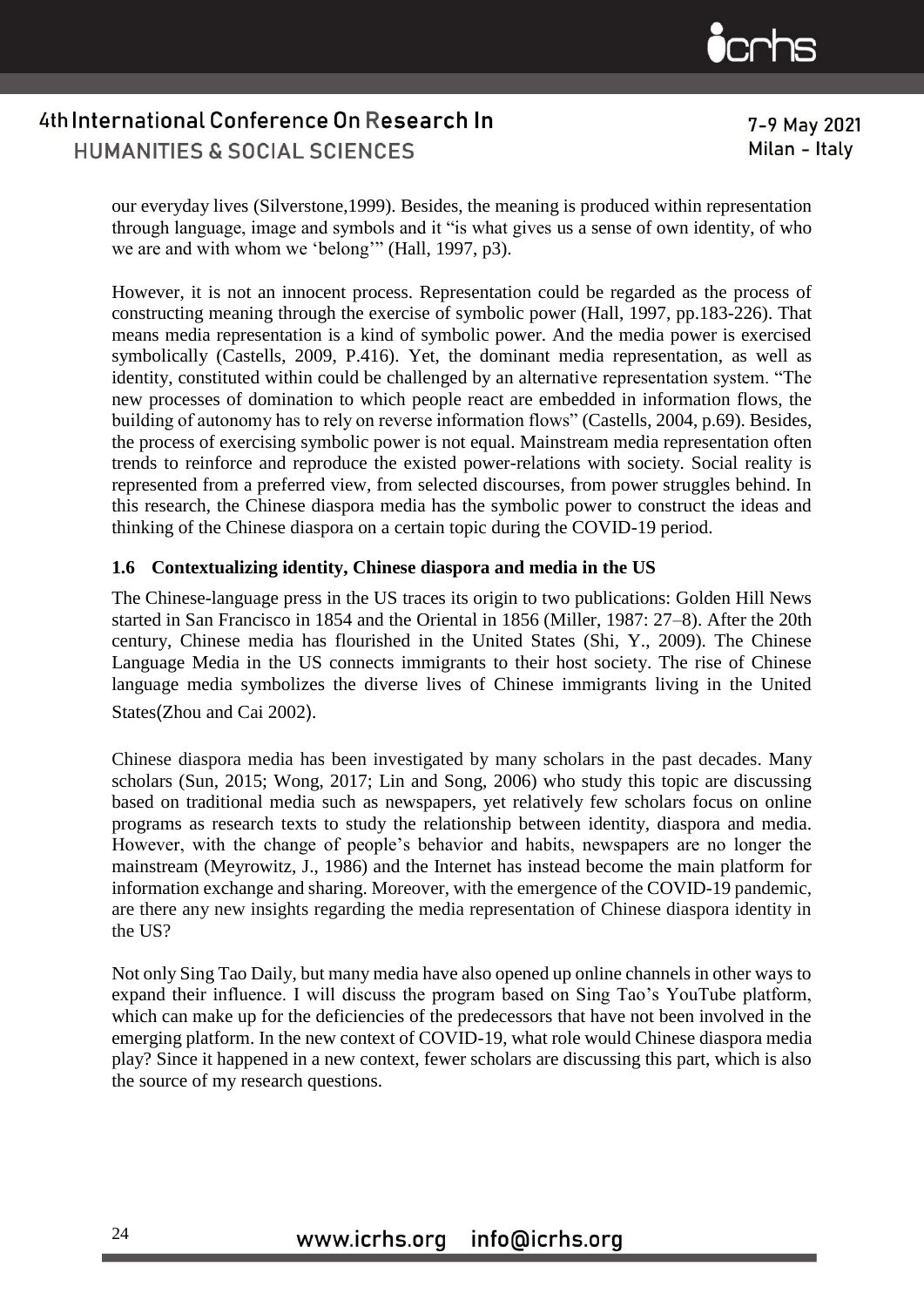

### **3. Methodology**

This paper is a case study of the "Current Events Observation" program of Sing Tao US on the youtube channel. The reason why I use case study analysis there is that in a specific context and cannot be controlled by humans, case study analysis can better understand and explain my research questions and results. As Yin points out a case study is a preferred strategy to answer the "how" or "why" question while the focus of research is on a context-specific contemporary phenomenon that the research has no way to control (1994:1). Here, the case study can help us to better understand the role of Chinese diaspora media during the COVID-19 and the relationship between the political factors behind the concept of identity and the media text. As Tellis suggests that case study is a particularly useful methodology in an in-depth investigation (1997). I choose Sing Tao because it is one of the largest Chinese media in the US with an influence on the Chinese community. The program is selected for its richness in the information. Meanwhile, as a commentary column, it reflects the attitude of Sing Tao to a certain degree.

Media content was obtained through the "Current Events Observation" (时事观察) program

of Singtaotv YouTube channel. Based on key Chinese words such as pandemic (疫情),

coronavirus(冠狀病毒), and Novel Coronavirus(新冠肺炎)as a filter, I selected 24 columns of Sing Tao "Current Events Observation" program content from January 22 to May forth, and converted the text in the video verbatim into text form, and then analyzed it. The content I selected is sufficient to analyze.

I use Content Analysis and Critical Discourse analysis (CDA) as methods to analyze the data. Content analysis is a suitable method that can analyze a large number of text data. Besides, I also use the CDA method because of considering the depth of my research questions. Fairclough points out that CDA can systematically explore often opaque relationships of causality and determination between the texts. CDA is not only attempting to show how discourse is shaped by power relations and ideologies but also try to construct identities, social relations and systems of knowledge (Norman Fairclough, 1995). The paper is to explore the role of Chinese diaspora media and the meaning of how media construct identity and the political relationships during COVID-19. As this paper concerns the relationship between the identities of the Chinese diaspora in the US and media representation of the COVID-19, CDA is considered necessary to explore the depth of the data.

#### **4. Findings and Analysis**

#### **4.1 Shared fear or concern: Against Racial Discrimination**

#### **4.1.1 From "Wuhan pneumonia" to "COVID-19"**

The selection of specific nouns is important for constructing meaning. Based on the collected text content, the most significant feature I observed was the change in terms of naming the pandemic. At first in January, the Sing Tao media called the pandemic as "Wuhan Pneumonia" or "Wuhan pandemic" (武汉肺炎武汉疫情), but since the report in early February, the wording on the pandemic of Sing Tao was changed from "Wuhan Pneumonia" to "Novel

7-9 May 2021 Milan - Italy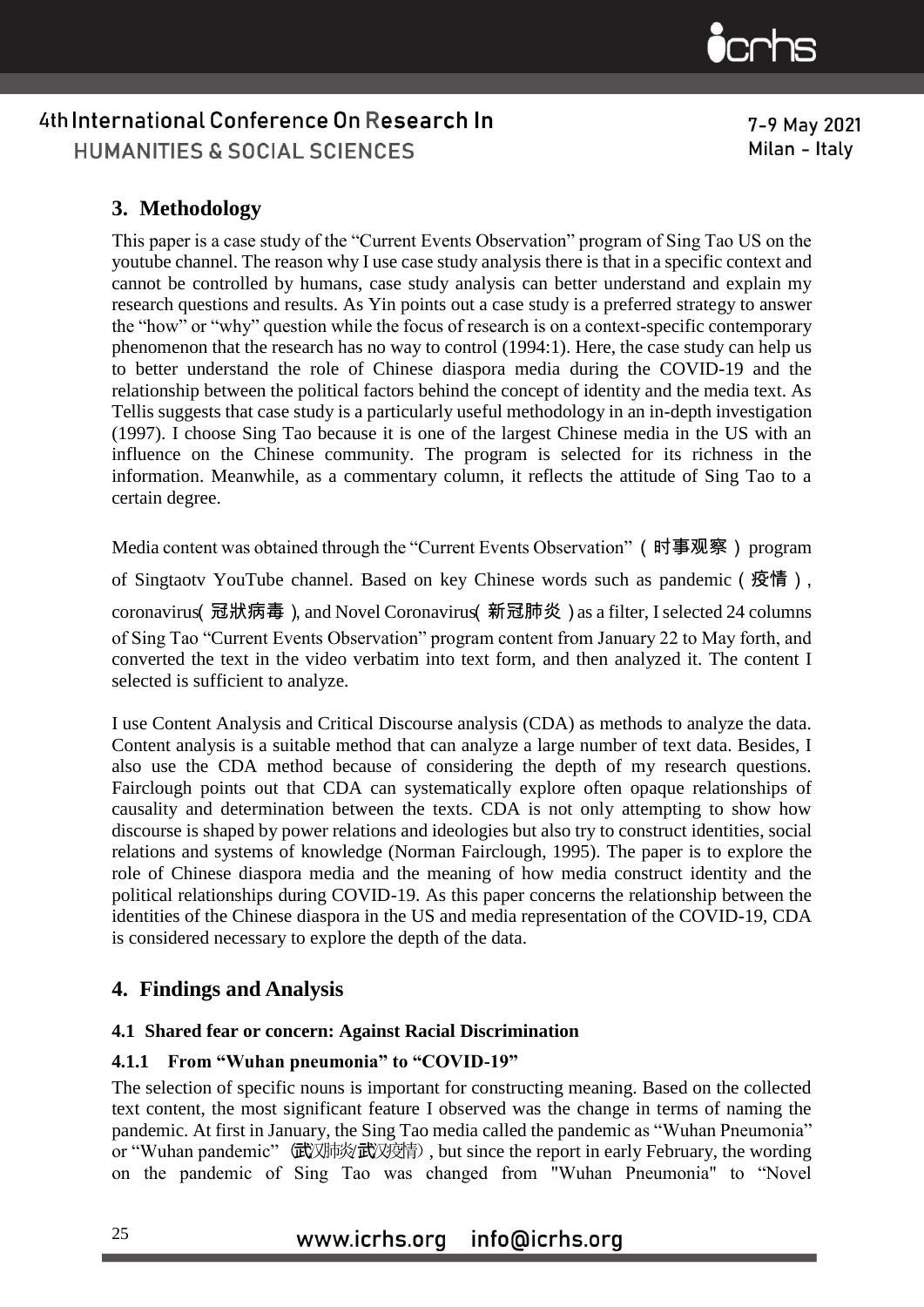

7-9 May 2021 Milan - Italy

Coronavirus"(新國形) 瘦骨. The change of naming the pandemic on the media representation of Sing Tao is not only related to human's understanding of the new virus, in this context, but it is also more related to the shared situation of the Chinese in the United States.

Since the outbreak started in Wuhan, Chinese and foreign media used "Wuhan pneumonia" to report earlier. It was not until February 11 that the World Health Organization (WHO) officially named pneumonia as COVID-19, that this emerging disease had an official English name, and emphasized that the naming will not specifically refer to a certain geographic location, any animal, or human individual or groups. The initial use of "Wuhan Pneumonia" was not considered as a stigma to the Chinese or China as it only signals the place of the outbreak. However, since the WHO officially changed its name, many western media insist on using "Wuhan pneumonia" and even "Chinese virus".

For example, "The Herald Sun" and "The Daily Telegraph" in Australia, the "USA Today" in the United States and German news and current affairs best-selling magazine "Der Spiegel", "Sunday Mirror" of Ireland, "Jullands-Posten" of Denmark, so on so forth, referred to COVID-19 as China/Chinese virus(中国病毒), Wuhan virus /pneumonia (武汉病毒/肺

 $\frac{4}{3}$ ), with serious prejudice and discrimination. Even on March 17, 2020, this severely prejudiced and discriminatory name appeared in the personal Twitter of US President Trump (Figure1). On the contrary, Sing Tao, the Chinese diaspora media changed the naming of the pandemic as soon as a more scientific and neutral word available. It suggests that the diaspora media is aware of the negative connotation conveyed by 'Wuhan pneumonia' or 'China virus' and its risk to intensify the long-existing racial discrimination the Chinese community suffered in their host society.

Sing Tao commentator Chen Yingjie expressed that the name of "Chinse virus" can expand the Anti-Chinese sentiment:

*"Trump remarks that the Chinese virus has continuously expanded anti-Chinese sentiment and will have a great impact on the anti-Chinese phenomenon in mainstream society in the future. Because of the presidential election, we must choose a president who is considerate and tolerant of each other and considers the overall situation."*  (*Chen Yingjie, "Current Events Observation" program, March 24, 2020*)

Such comments reveal the ambivalence of the diaspora identity between the host society and the homeland. For the Chinese diaspora in the US, China as the country of origin or the homeland, cannot be easily changed in the eyes of others in the host society. The stigmatization of China also closely affects the Chinese diaspora in the US. The discrimination caused by naming the pandemic stigmatization may affect every aspect of the everyday life of the Chinese diaspora, not only the prejudice against China due to stereotypes, but also the occurrence of some truly discriminatory violence.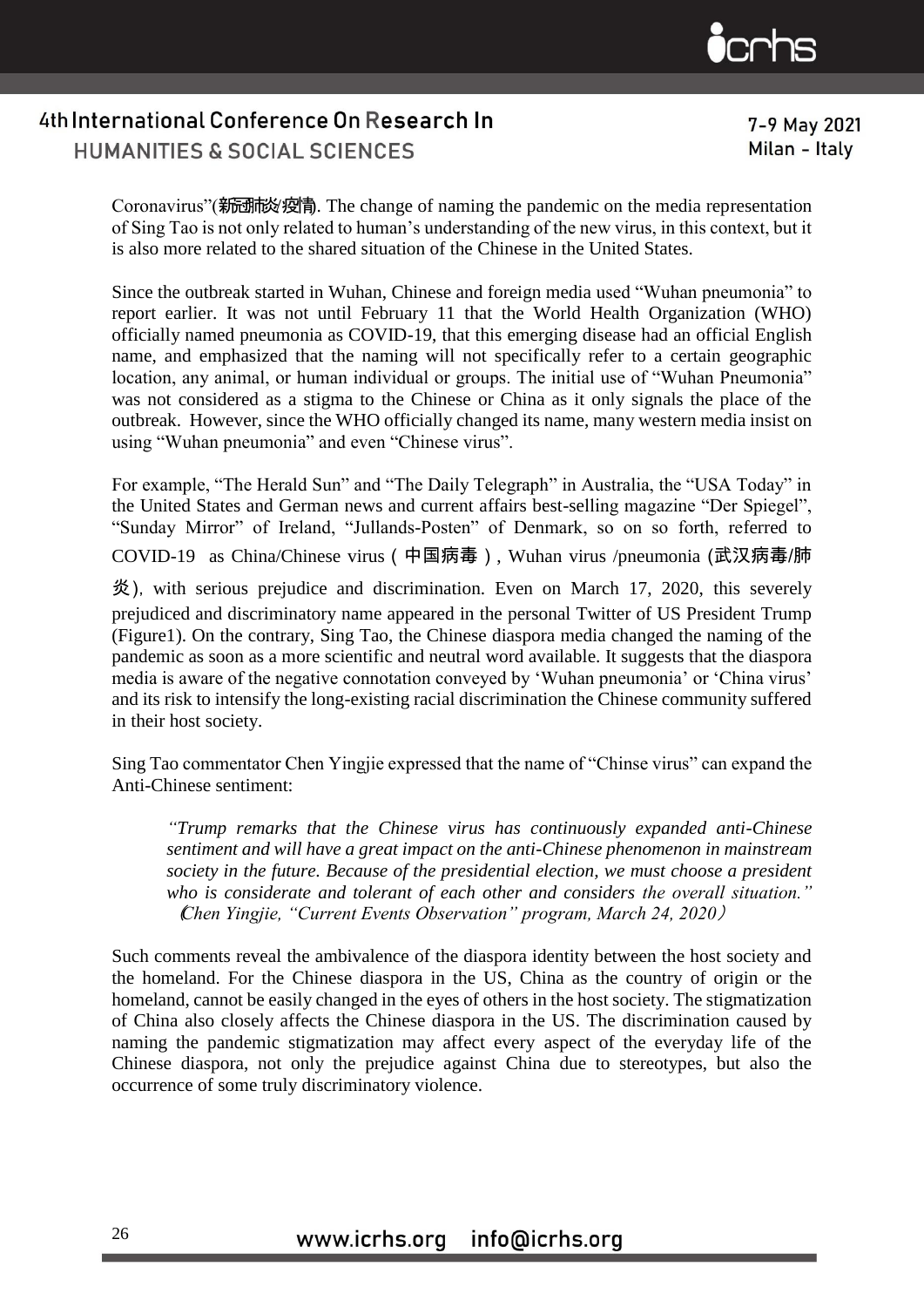

7-9 May 2021 Milan - Italy

*Figure 1 U.S. President Donald trump's comments on his Twitter*  Donald J. Trump @realDonaldTrump

The United States will be powerfully supporting those industries, like Airlines and others, that are particularly affected by the Chinese Virus. We will be stronger than ever before!

#### **4.1.2 Discriminatory violence**

A wave of racism that discriminates against Asians caused by the COVID-19 is intensifying. During this period, violence based on racism occurred frequently in the US, and Asian groups suffered severe personal attacks. Through interviews and analysis of American media reports, the BBC found that there have been more than 100 incidents suspected of targeting Asians in the United States since January. Seventy percent of the cases are related to the new crown virus, and 40% have been reported to the police. Besides, from March 19th to April 1st, the American non-profit organization "Stop Hating Asians" received more than 1,100 reports of hate incidents.

Extracts from the Sing Tao program stressed that discriminatory violence had had a serious impact on Chinese diaspora and even Asian in the US:

*"The headline of a French newspaper is a Chinese woman wearing a mask, with a yellow headline warning, yellow peril around you?"*

*"Chinese-British people are discriminated against by bus"*

*"The Japanese store says, 'no Chinese'."*

*"Chinese people wearing masks were verbally abused, accused, and even beaten"*

*"In Brooklyn, New York, a woman of Chinese descent was splashed with acidic liquid when she was going out to take out the trash, causing extensive burns to her face and neck.*

*"A bully beat an Asian classmate on the head more than 20 times, accusing him of the virus and telling him to "roll back to China"*

The words about "yellow peril", "no Chinese" and "roll back to China" so on so forth, reflect the unfair treatment received by the Chinese diaspora in the US. Discrimination can lead to the destabilization of society, especially in the face of infectious diseases. Although Western countries have been committed to the demonization of Chinese or Asian descendants since ancient times (Gover et al., 2020), the emergence of COVID-19 has led to more discrimination and violence worldwide. These negative expressions and words not only unveil the long-lasting racial discrimination against migrants in the host society but also hint at the risk of intensified racial violence during the pandemic. The consequences of racism are complex. It has an impact on people's self-esteem, self-identity, and self-confidence.

#### **4.1.3 Donald Trump smears China, Sino-US relations are strained**

In addition to prejudice against China, the so-called choice of words also carries certain political implications. US President Trump often uses stigmatizing words to describe China. This stigma against China often appears on social media in various forms, which is not conducive to the development of Sino-US relations.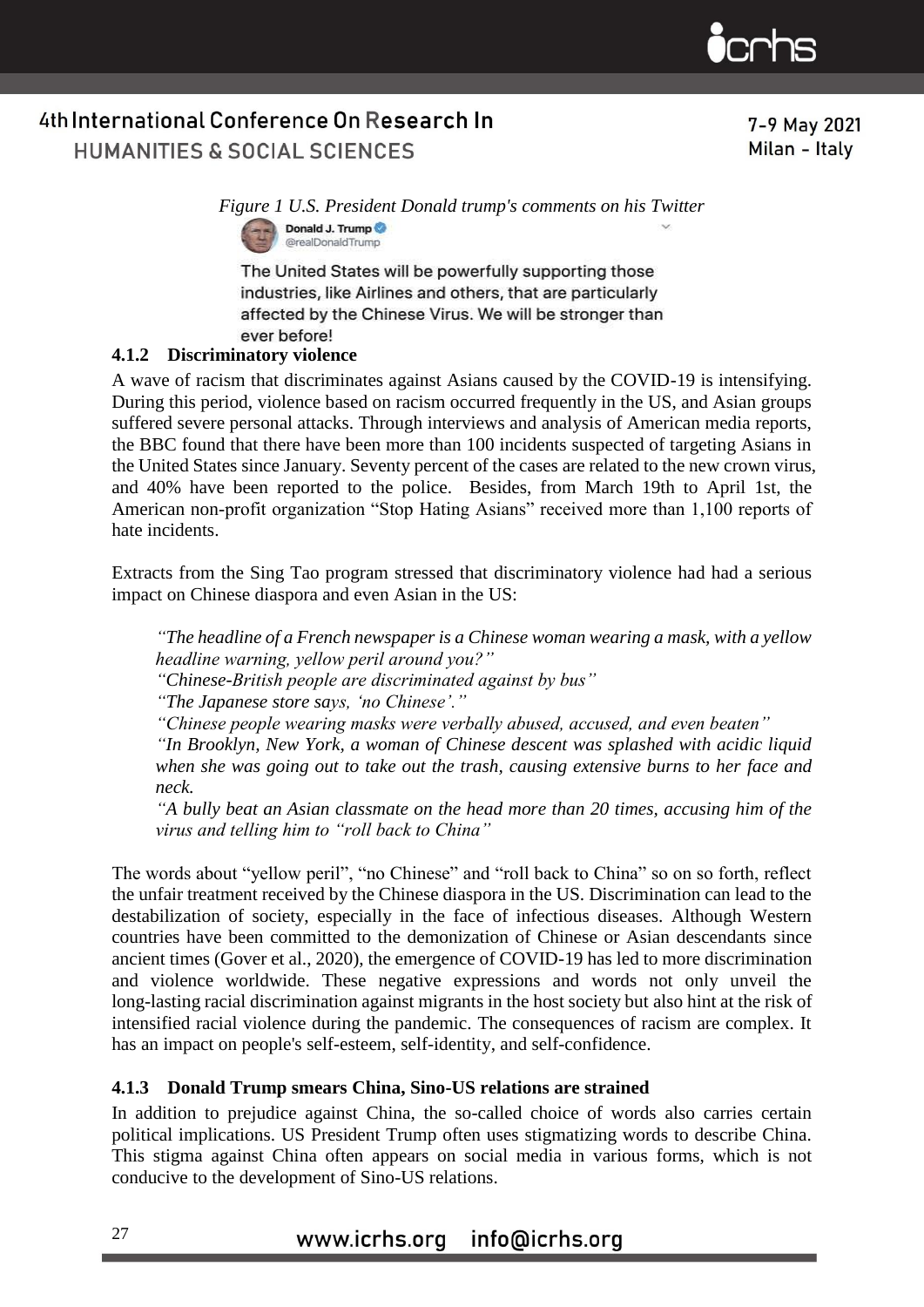

7-9 May 2021 Milan - Italy

Like Sing Tao commentator Huo Yongqiang once said in a program: *"Trump has repeatedly used the 'Chinese virus' to discredit China. It is obvious that he has seen the pandemic out of control and tried to transfer the problem to China."*(*Huo Yongqiang, "Current Events Observation" program, March 25, 2020*)

The word "Chinese virus" connotates not only racial discrimination but also Trump's contempt of China. Adding the word "Chinese" to the front of the virus means that China is responsible for COVID-19, and the responsibility is shifted to China. This stigmatized vocabulary will deepen racial discrimination in the West against Chinese people and even Asia. Furthermore, in the program on March 24, 2020, Sing Tao commentator Chen Yingjie also expressed similar views. Sino-US relations have been very tense since Trump was elected President of the United States. What is more, the arrival of COVID-19 has exacerbated this phenomenon. Some phrases like "Chinese virus" are manifestations of stigmatization of China. During this pandemic, apart from racial discrimination against the Chinese diaspora in the US, behind it was the competition between Chinese and US political forces.

Since the outbreak of COVID-19, a group of US politicians, including the US President, Secretary of State, and members of the Senate and House of Representatives, have frequently used discriminatory terms such as "Chinese virus" and "Wuhan pneumonia" to concoct "The virus originated from the Wuhan Institute of Virology" and "China is spreading the virus to the United States" and other remarks according to BBC News.

Besides, the Sing Tao commentator Huo Yongqiang expressed his dissatisfaction that the US President has no sense of crisis in the face of the COVID-19. He pointed out that: "Trump (to COVID-19) has no sense of crisis. His only sense of crisis is whether he can be re-elected. What we need is a president who will take us to fight the epidemic." Such expressions indicate the negative attitude towards the Trump administration during the pandemic. To a certain degree, as a leading diaspora media, such comments have the potential of affecting its audience in terms of the US presidential election. I will discuss this point in detail in the next subsection.

The anti-China remarks made by some US media and politicians have fueled public xenophobia and racial discrimination, leading to an increase in verbal and physical attacks on Chinese diaspora and even Asian groups, making them become the most vulnerable targets. For example, on February 3, the Wall Street Journal published a commentary article titled "China Is the Real Sick Man of Asia", discrediting the efforts of the Chinese government and the Chinese people to fight the pandemic. Besides, at the White House press conference, a government official called the "Kung Fu flu" in front of a CBS Chinese reporter.

Politicizing the pandemic will not only be detrimental to global epidemic prevention and control but will cause serious secondary disasters. In human culture, there is widespread fear of death and anxiety about health. Especially when facing infectious diseases, people will use prevention and control to rationalize their discrimination and hostility. Group anxiety, panic, and restlessness can stimulate overreaction. Certain groups and certain countries will be victims of overreaction to the pandemic.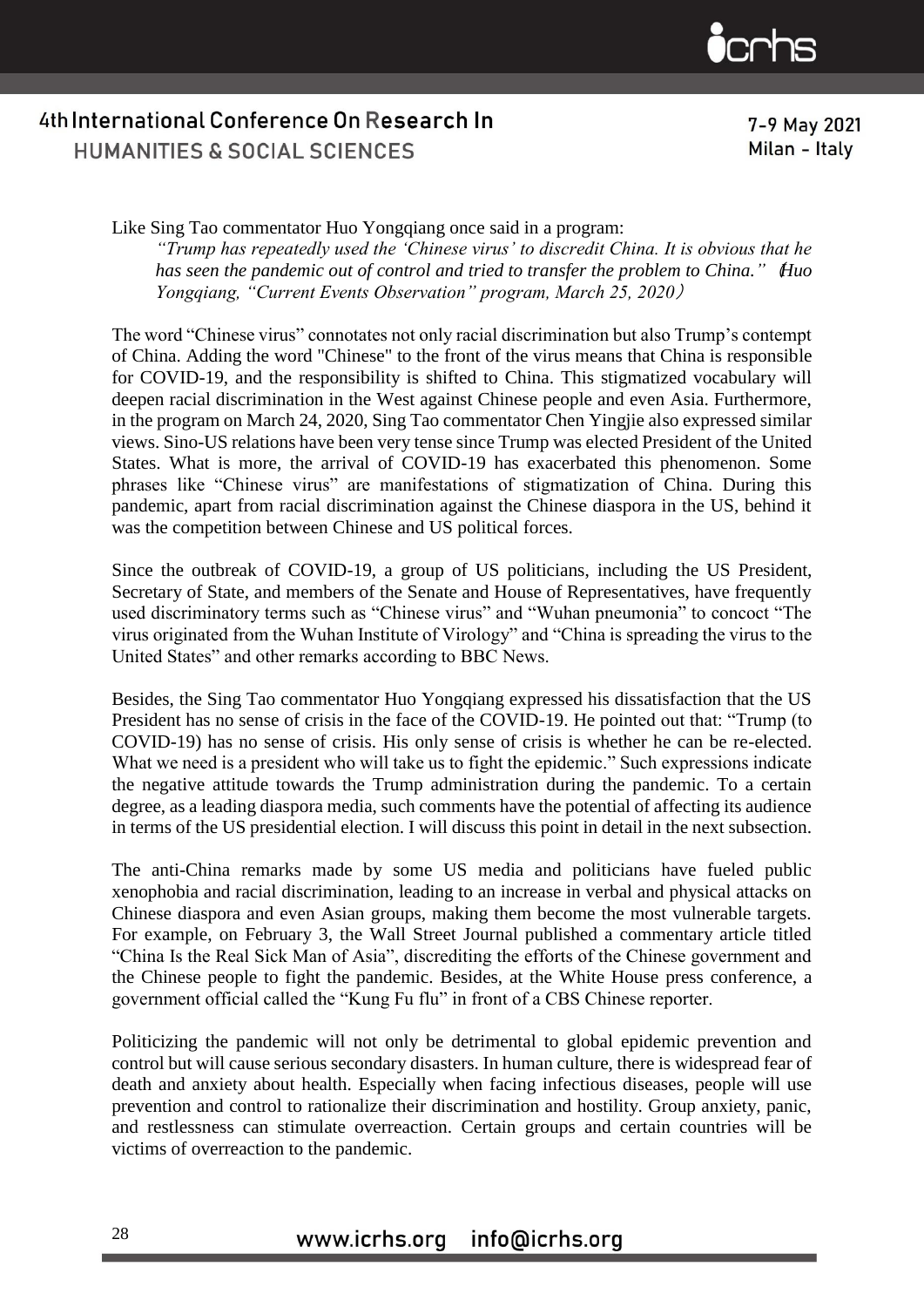

**HUMANITIES & SOCIAL SCIENCES** 

7-9 May 2021 Milan - Italy

#### **4.2 Setting the binary: the US vs China**

US and China use different solutions to combat the COVID-19. The text material collected from Sing Tao reflects the diaspora media's appreciation of China's governance measures during the pandemic, the criticism to the US and of US President Trump.

#### **4.2.1 Praise China for its response to the COVID-19**

Sing Tao commentator Yu Fei gave a positive comment on the fight of China against the  $COVID-19:$ 

*"China's information is transparent, it is dedicated to responding to the pandemic, has benevolent doctors, has a medical team with faith and professionalism. China resolves difficulties with determination, will, perseverance, and concentration." (Yu Fei, "Current Events Observation" program, January 27, 2020)*

As the commentator said, at the end of January, when the pandemic was announced to spread from person to person, China responded quickly. And "China has shown that China is a responsible country with actions." Such words and phrases like "determination", "perseverance", "focus", "information transparency" and "a responsible country" are all positive words of praise. From these words, we can see the positive promotion of China's fight against the epidemic in their media coverage.

*"China has to deal with both domestic and foreign situations in fighting the COVID-19….this COVID-19 is facing domestic and foreign pressure, coupled with a huge population and very suffering. As the people, do not be led by the Chinese and foreign media, and respond calmly to the pandemic…Under these two pressures, China has done a good job in this tough battle." (Yu Fei, "Current Events Observation" program, March 02, 2020)*

According to the above comments, faced with the dual pressure of controlling the pandemic at home and the external need to deal with economic and trade pressures, China still controls the pandemic well and won praise from the world. A phrase like "done a good job" express the praise of China. Furthermore, the sentence "People should not be led by and should respond calmly" refers that the diaspora media wants the US Chinese diaspora can have their judgment in the mixed information. Let everyone see that China has demonstrated a strong sense of responsibility and contributions in the face of the pandemic. Such comments from the media representation can be considered as an attempt to guide the audience to express a good impression of China's behavior and action.

#### **4.2.2 Criticize the U.S. attitude and solutions in COVID-19**

*The number of newly diagnosed cases increased by over 10,000 every day, becoming the world's most…more than two months after the first confirmed case of the COVID-19 in the United States, the pandemic has spread to all parts of the United States, with more than 200,000 infections and nearly 4,000 death. (Huo yongqiang, "Current Events Observation" program, March 25, 2020)*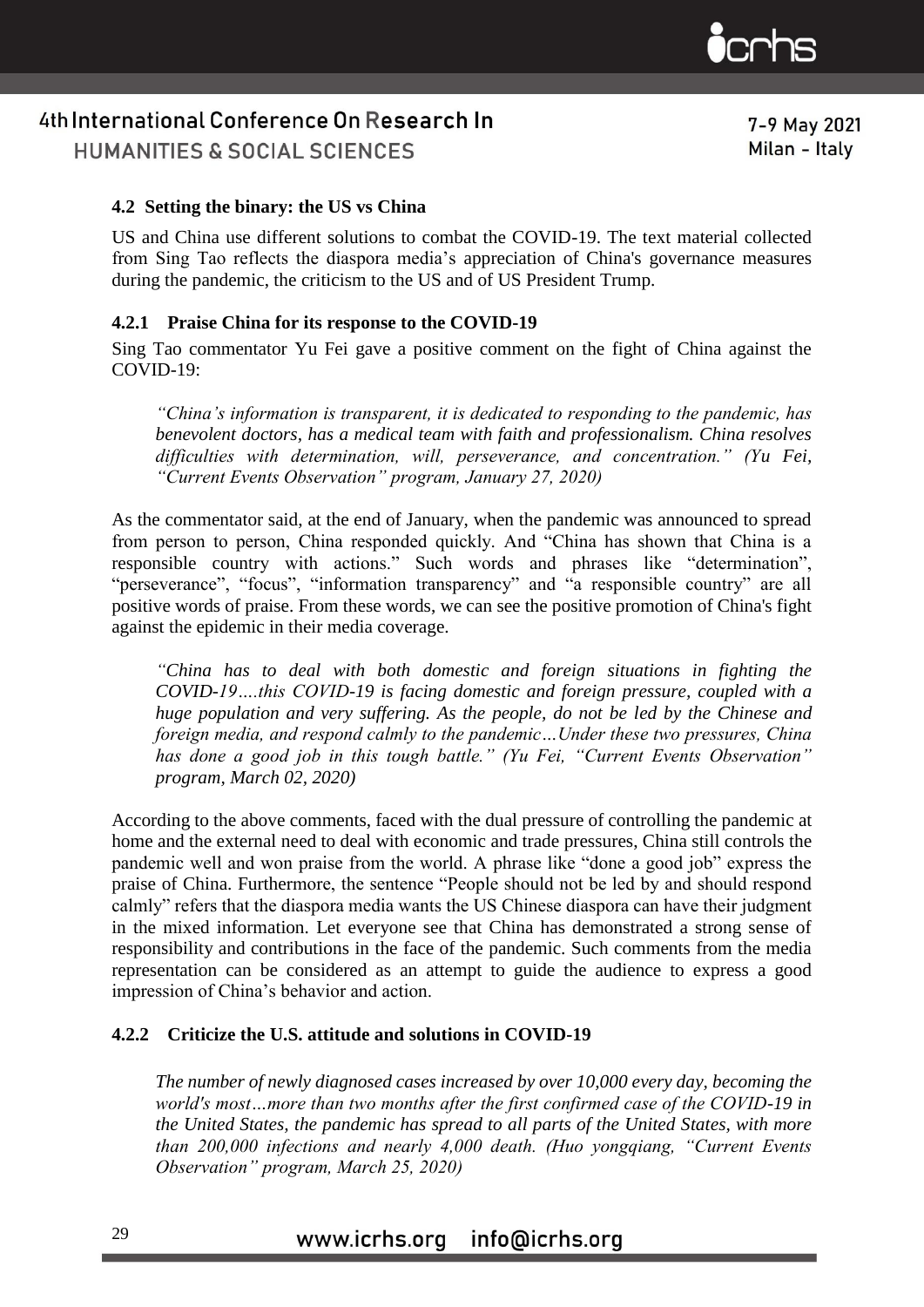

7-9 May 2021 Milan - Italy

On the contrary, the evaluation of the United States is relatively negative, which is in sharp contrast to the praise of China. Several commentators of Sing Tao pointed out that the US pandemic is serious. Due to the initial relaxation of the people and the government on COVID-19, the effectiveness of pandemic prevention in the United States is very poor. Furthermore, the commentators of Sing Tao gave negative comments on the United States are more of criticism of the Trump administration. In January and February 2020, as the outbreak hit China's manufacturing sector and began to cause huge losses in Italy, Trump has repeatedly downplayed his threat to the United States. After the first few U.S. cases appeared, Trump and other government officials stated that the situation has been brought under control and will dissipate "like a miracle" in the summer.

In addition, in response to Trump's previous remarks about the lifting of the ban in April, Sing Tao commentator Huo yongqiang said that "Trump is eloquent and has integrity issues." Furthermore, Chinese Americans in the United States have the right to vote. According to BBC, Asian Americans are the fastest-growing ethnic group in the United States, with more than 11 million registered voters. In many swing states, the Asian population exceeds 5%, which is enough to affect the election. According to a September poll conducted by the "Asia Pacific Americans Data" organization, among Chinese Americans, 56% expressed support for Biden, 20% preferred to vote for Trump, and another 23% answered that they did not know who would vote for. Sing Tao commentators criticized Trump's response to the COVID-19, which may affect the direction of audience voting. According to a New York Times report, one of the Chinese voters said that "I was not keen on politics at first, and I never thought about voting," she said. "But the discrimination against Asians during the epidemic and the Trump administration's immigration policy against Chinese made me decide to vote for Biden."

#### **4.2.3 Summary**

When Diaspora Media uses media coverage to create a good image of China and a bad image of the United States, it may affect the audience in certain ways. Identities of the Chinese are ambivalent. As a Chinese diaspora in the United States, they are both American and Chinese and care about what is happening in the United States as well as what is happening in China. Culture is formative in the composition of social and political life, and the media constitutes the mechanism and system represented in culture (Hall, 1996). In other words, the identity we identify with is not given naturally, but formed in the media, and is the right to tell stories or shape the position of certain topics (Shi, 2005). Hence, the role of media is significant and the framework and perspective created by the Chinese diaspora media are very important.

Besides, the content produced by the media may affect the judgment of the Chinese in the United States to some degree. The biggest influence of a media is not to persuade people who can think independently how to act, but its influence is exerted on a huge population so that they have a common response (Lord, 2010). The impact of news on the audience is gradually expanded from affecting a person, a family and a unit to affecting a large number of people, from affecting individuals to affecting the group and even the public, making a large number of audiences and even the whole society has undergone certain changes. It also involves political issues. When the media keeps suggesting a certain political position, people will respond to it. This is the product of human thinking under the influence of political information, which is

#### info@icrhs.org www.icrhs.org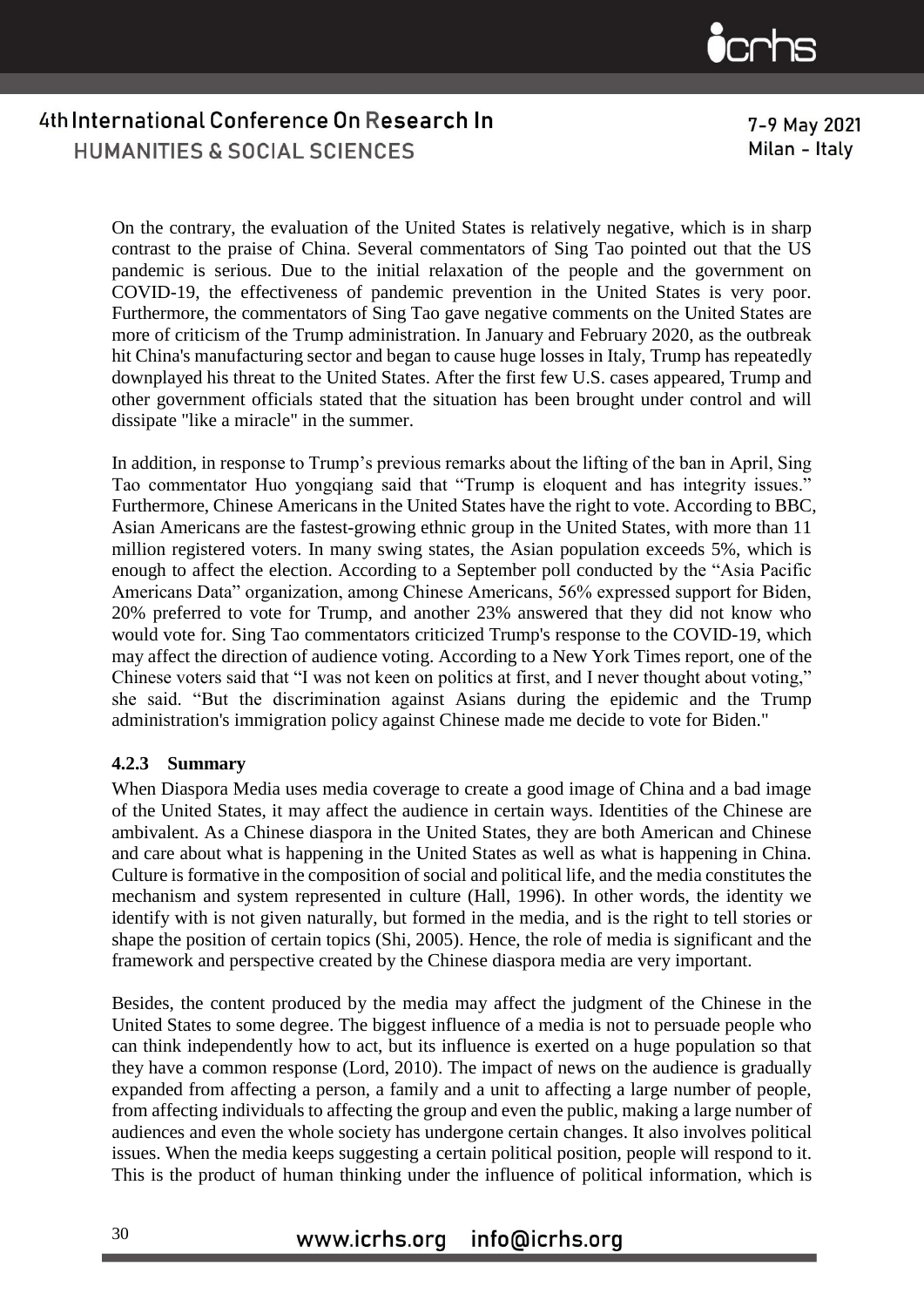

7-9 May 2021 Milan - Italy

suggestive (Neuman et al, 1993). On the one hand, it is a symbolic suggestion; on the other hand, it is the emotions and assumptions that people generate when they respond to this suggestion. The combination of the two forms a new perception of the audience.

#### **4.3 Beyond the geographic borders: The US Chinese community has a sense of belonging to china during the COVID-19 period**

The special period of the COVID-19 pandemic has created a condition for more people, whether they are Chinese or Chinese in the United States, to choose to stay at home. The city is blocked and the time at home is long, allowing people to choose more entertainment activities to kill time. Sing Tao commentators analyzed several popular varieties of shows and TV dramas in mainland China during the COVID-19, giving the Chinese diaspora a sense of belonging in the United States across time and space.

#### **4.3.1 New format of entertainment in COVID-19 pandemic ——"cloud recording" in "Singers—Year of the Hits"**

*"Singers—Year of the Hits" is a very popular singing competition program in China. Because of the COVID-19, it turned into a cloud competition and the response was very good".(Huo Yongqiang, "Current Events Observation" program, March 11, 2020)*

The mainland China variety show called "Singers—Year of the Hits" was originally scheduled to premiere on the seventh day of the Lunar New Year (January 31), but due to the impact of the COVID-19, it was postponed to February 7 and adopted to "cloud recording" way, innovated the way of variety shows. Especially for the final, the cloud live broadcast of Changsha, Taipei, and Tokyo will achieve a zero-time difference in music, allowing audiences to experience this "unbounded" audiovisual feast in a "zero distance". With the advancement of technology, people living in different regions can enjoy the same program at the same time. De-localization makes it easier to build a sense of belonging. Besides, Sing Tao's comments and attention on the program are also praises for China's innovative broadcasting format during the COVID-19 pandemic. It added the content reproduced by the media into the emotion of praise for China, which is implying Sing Tao's identification with China. Such attempts aim to affect their main audience, the Chinese diaspora in the US.

#### **4.3.2 Stay at home, watch more at home**

*"Staying at home spend more time and the audience's discussion of the current drama market is always at a high level. More and more people start to watch TV series together and discuss the plot of the TV series together. For example, during the COVID-19 period, two TV dramas broadcast in China: "I will find you a better home" (*安家*) and "Perfect Partner" (*完美关系*)." (Huo Yongqiang, "Current Events Observation" program, March 18, 2020)* 

Although the COVID-19 pandemic has restricted people's travel activities, from another perspective, the COVID-19 pandemic has created a good opportunity to connect Chinese and American Chinese through TV dramas. With the development of Internet technology, online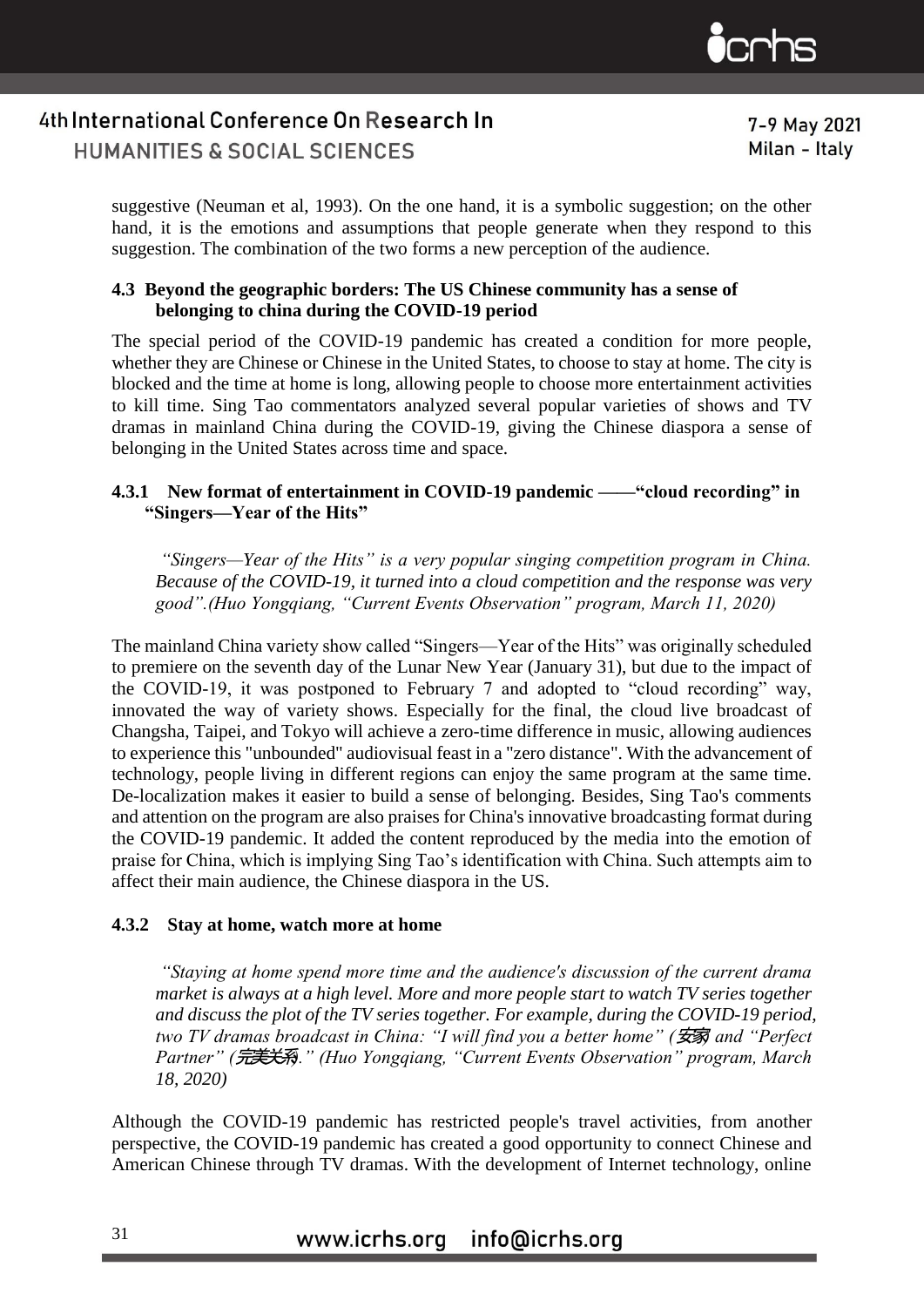

7-9 May 2021 Milan - Italy

video platforms have become an important channel for people to watch movies. People can enjoy various movies at home without going out. The pandemic has created an opportunity for people to remove the usual tedious work, and people have more time to spend on leisure and entertainment. The Chinese in China and the United States can watch the same TV series at the same time without any time difference. For the storyline in the TV series, you can leave a comment in the comment area for interaction. Besides, watching Chinese TV dramas imperceptibly constructs a sense of belonging to the Chinese diaspora in the United States and their homeland.

Whether it is a variety of shows or TV dramas, they have become an important way for people to entertain themselves during the pandemic. The attention to Chinese entertainment shows also reflects more attention to the entertainment life of Chinese people in China. Chinese in the US like to watch Chinese urban TV dramas. Many TV dramas, such as the "I will find you a better home" (安家) and "Perfect Partner" (完美关系) mentioned above, reflect the current state of Chinese people in the workplace and daily life. Whether it is the storyline of the TV series, the filming location, or even the ad embedding, it can reflect the current development and fashion trends in China to a certain extent. Hence, it allows Chinese Americans who have stayed in the United States for a long time to better understand the status quo of Chinese people through TV dramas. By consuming the same entertainment media products at the same time as the audience in China, it constructs synchronicity beyond the geographic borders between the diaspora and their homeland. The introduction and the comments on Chinese local entertainment shows from Sing Tao firstly indicates its high attention to the homeland, China. Moreover, the synchronicity based on media consumption also serves to the construction of a sense of belonging of the Chinese diaspora and their roots.

#### **5 Conclusion**

The Chinese diaspora media play a significant role during the COVID-19 period. Chinese diaspora media represented and framed content about the COVID-19 and shared their comments about the homeland, the host society and the COVID-19 to their audience during the pandemic. During this pandemic, Sing Tao portrayed a beautiful image of China, and this practice is an attempt to arouse the audience's affection for China. Besides, criticism of the image of the United States will deepen their "homesickness". Therefore, Sing Tao used its media representation to construct a framework for thinking. This is the strategy of Sing Tao media and can have a long influence.

First, evidence drawn from content indicates that the change in word usage reflects that Sing Tao avoided using stigmatizing words against China. Since February, Sing Tao has stopped using "Wuhan Pneumonia" and replaced it with "COVID-19". However, after the official name was announced, many Western media still used "Wuhan Pneumonia", which is considered by the Sing Tao as a stigma to China and a manifestation of racial discrimination.

Second, a binary setting was employed in the media coverage of China and the US. When talking about China and the United States' response to the COVID-19, Sing Tao commentators expressed their affirmation of China and their dissatisfaction with the United States. Yet, the binary does not necessarily imply a denial to the host society, but a direct criticism of the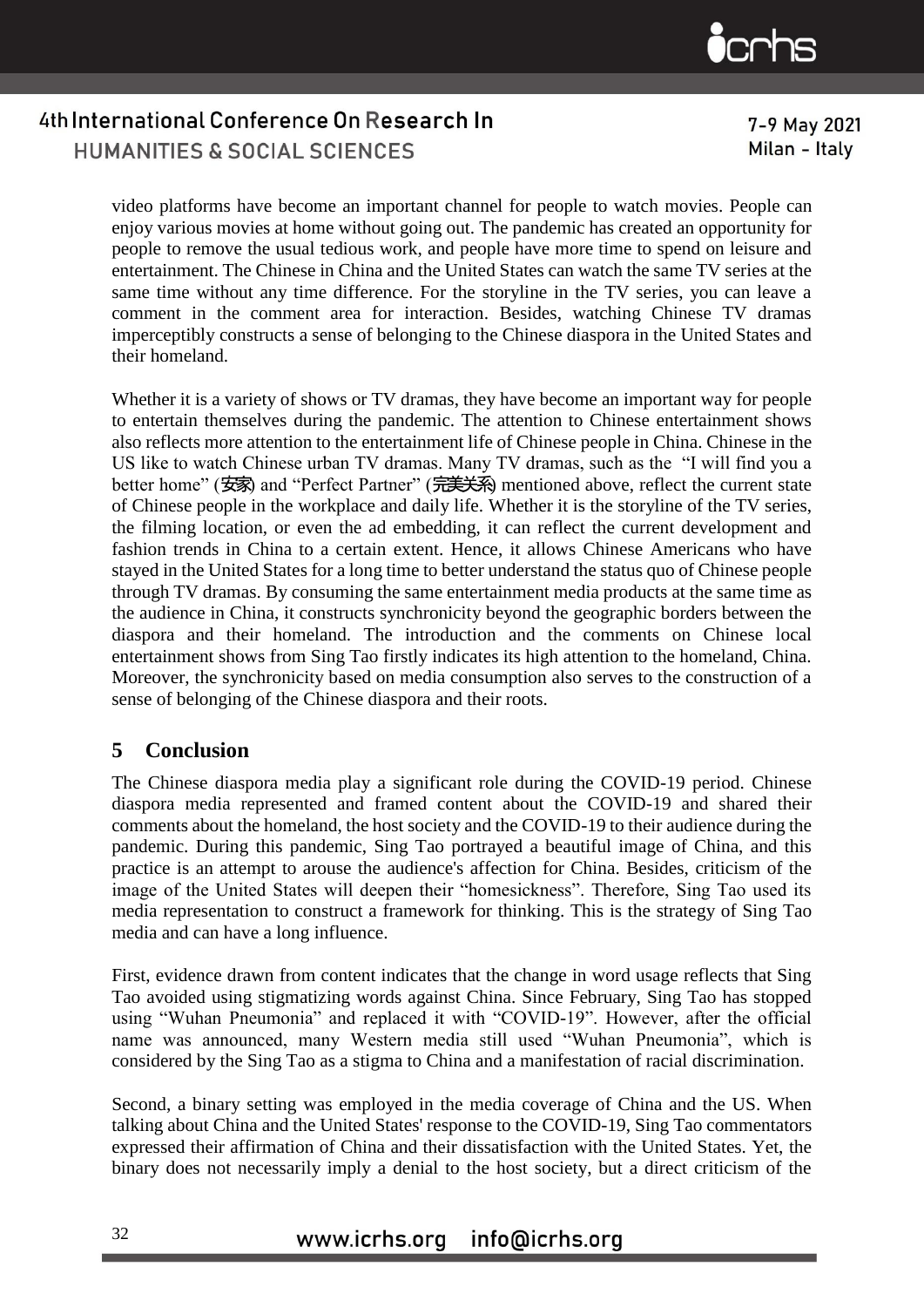

7-9 May 2021 Milan - Italy

Trump administration's handling of the pandemic. The political tendency shown in the diaspora media's representation of the Trump administration implies the media's attempts to inform its audience to exercise their voting rights in a certain way.

Finally, the Sing Tao commentator also touched on the entertainment life of the Chinese in the United States during the epidemic. They shared and discussed several varieties of shows and TV series in Mainland China where the Chinese in the US had a high degree of discussion during the COVID-19 period. The convenience of the Internet allows Chinese in the US to overcome geographical constraints and simultaneously watch Chinese programs. The high attention paid by the diaspora media on Chinese local media products reveals the closeness of the cultural tie between the diaspora and the people in China.

This paper has certain limitations. For instance, as mentioned in the methodology section, critical discourse analysis has the problem of subjectivity. Besides, as a text-based study, it lacks the perspectives from the site of production and reception. Therefore, a further study of investigating the interplay between the media text and the audience's perception could not only test the interpretation of this research but also further reveal the dialectic relationship between the diaspora media, the identity of the Chinese diaspora community in the context of global crisis.

#### **References**

- Alia, V. & Bull, S. (2005). Media and Ethnic Minorities. Edinburgh: Edinburgh University Press.
- Bernal, V. (2005). Eritrea on-line: diaspora, cyberspace, and the public sphere. American Ethnologist  $32(4)$ : 660 – 675.
- Calhoun, C. (1994). Social Theory and the Politics of Identity. In C. Calhoun (ed.), Social Theory and the Politics of Identity (Blackwell, Oxford), pp.  $9 - 10$ .

Castells, M. (2004). The Power of Identity. Malden, MA: Blackwell.

Castells, M. (2009). Communication power. OUP Oxford.

- Chan, B. (2005). Imagining the Homeland: The Internet and Diasporic Discourse of Nationalism. Journal of Communication Inquiry, 29(4), 336-368.
- Clifford, J. (1994). Diasporas. Cultural anthropology, 9(3), 302-338.
- Cottle, S. (2000). Ethnic minorities & the media: Changing cultural boundaries. McGraw-Hill Education (UK).
- Cunningham, S., & Sinclair, J. (2000). Floating Lives: The Media and Asian Diaspora, Brisbane.
- Dayan, D. (1998). Particularistic media and diasporic communications. Media, ritual and identity, 103-113.
- Georgiou, M. (2006). Diaspora, identity and the media: Diasporic transnationalism and mediated spatialities. Hampton Press.
- Gover, A. R., Harper, S. B., & Langton, L. (2020). Anti-Asian hate crime during the COVID-19 pandemic: exploring the reproduction of inequality. American journal of criminal justice, 45(4), 647-667.
- Habermas, J., Lennox, S., & Lennox, F. (1974). The public sphere: An encyclopedia article (1964). New German Critique, (3), 49-55.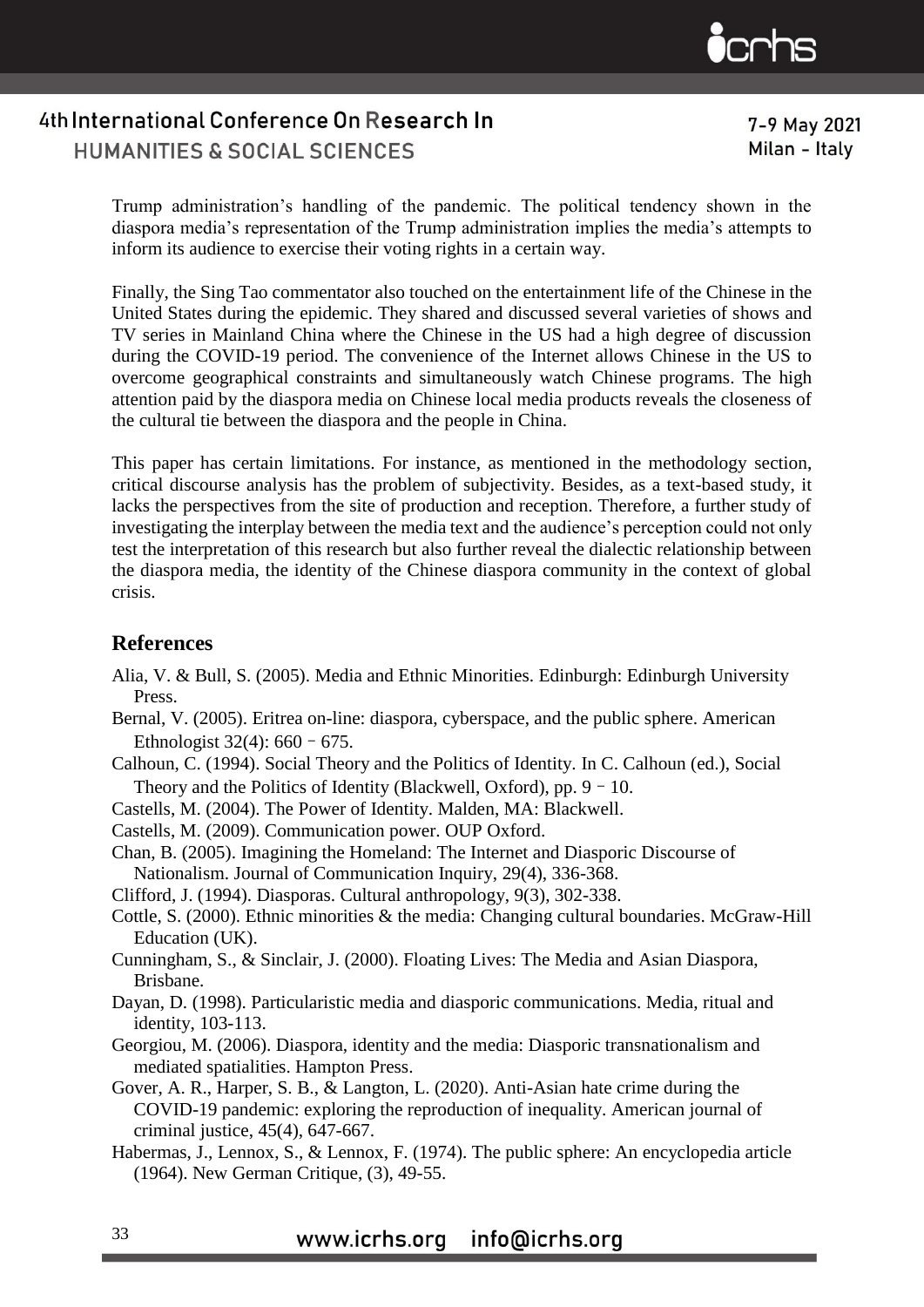

**HUMANITIES & SOCIAL SCIENCES** 

7-9 May 2021 Milan - Italy

Haralambos, M., & Holborn, M. (2008). Sociology: Themes and perspectives. HarperCollins UK.

Hall, S. (1994). Cultural Identity and Diaspora. Colonial Discourse and Postt-Colonial Theory. Ed. by Patrick Williams and Laura Chrisman, 392–403.

- Hall, S. (1996). Who Needs Identity? In S. Hall & P. Du Gay (Eds.), Questions of Cultural Identity (pp.  $1 - 16$ ). London: Thousand Oaks.
- Hall, S. (1997). Representation & the media.
- Hiller, HH, Franz, TM. (2004). New ties, old ties and lost ties: the use of the Internet in diaspora. New Media & Society  $6(6)$ : 731 – 752.

Howard, J. (2000). Social Psychology of Identities. Annual Review of Sociology, 367– 393.

- Karim, K. H. (1998). From ethnic media to global media: Transnational communication networks among diasporic communities. University of Oxford. Transnational Communities Programme.
- Kaye, R. (2001). An analysis of press representation of refugees and asylum-seekers in the United Kingdom in the. Media and migration: Constructions of mobility and difference, 8, 53.
- Lin, W. Y., & Song, H. (2006). Geo-ethnic storytelling: An examination of ethnic media content in contemporary immigrant communities. Journalism, 7(3), 362-388.
- Lord, C. S. (1922). The young man and journalism. Macmillan.
- Mansell, R. (2010). The life and times of the Information Society. Prometheus, 28(2), 165-186.
- Macri, G. (2011). Logging into diaspora: Media and online identity narratives among Romanians in Ireland. Observatorio (OBS\*), 5(2), 41-52
- Meyrowitz, J. (1986). No sense of place: The impact of electronic media on social behavior. Oxford University Press.
- Miller, S. M. (Ed.). (1987). The ethnic press in the United States: A historical analysis and handbook. Greenwood Publishing Group.
- Neuman, W. R., Neuman, R. W., Just, M. R., & Crigler, A. N. (1993). Common knowledge: News and the construction of political meaning. University of Chicago Press.
- Fairclough, N. (1995). Critical discourse analysis: the critical study of language. New York: Longman.
- Parham, A. A. (2004). Diaspora, community and communication: Internet use in transnational Haiti. Global Networks, 4(2), 199-217.
- Shi, Y. (2005). Identity construction of the Chinese diaspora, ethnic media use, community formation, and the possibility of social activism. Continuum, 19(1), 55-72.
- Shi, Y. (2009). Re-evaluating the alternative'role of ethnic media in the US: the case of Chinese-language press and working-class women readers. Media, Culture & Society, 31(4), 597-616.
- Silverstone, R. (1999). Why study the media?. Sage.
- Sun, W. (2002). Leaving China: Media, migration, and transnational imagination. Rowman & Littlefield Publishers.
- Sun, W., & Sinclair, J. (Eds.). (2015). Media and communication in the Chinese diaspora: Rethinking transnationalism. Routledge.
- Tellis, W. (1997). Application of a case study methodology. The qualitative report, 3(3), 1-19.
- Van Dijk, T. (2000). New (s) Racism: A Discourse Analytical Approach.‖ In Simon Cottle (ed.) Ethnic Minorities and the Media.